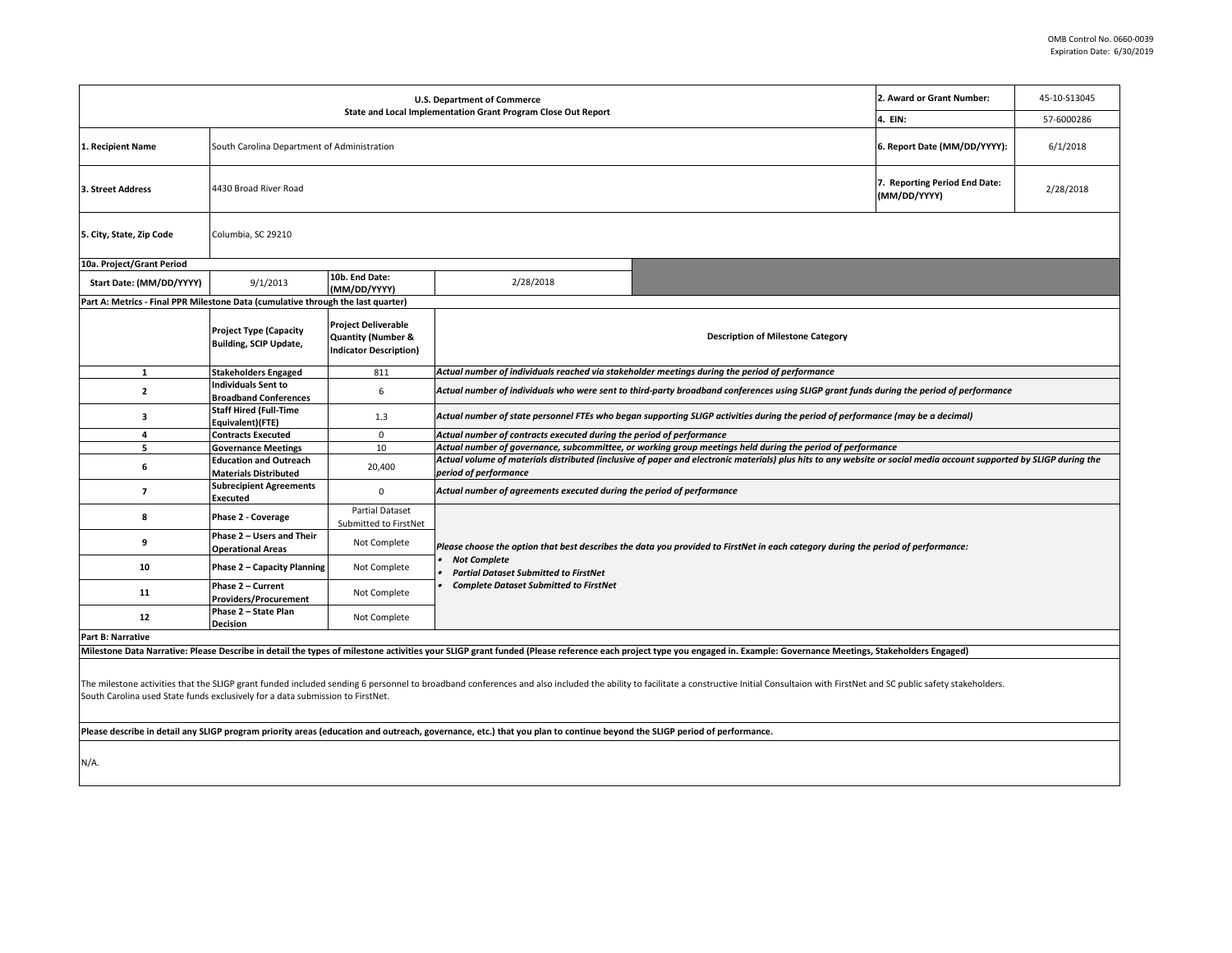**Data collection narrative: Please describe in detail the status of your SLIGP funded data collection activities.** 

N/A.

**Please describe in detail any data collection activities you plan to continue beyond the SLIGP period of performance.**

N/A.

**Lessons Learned: Please share any lessons learned or best practices that your organization implemented during your SLIGP project.** 

N/A.

**Part C: Staffing**

**Staffing Table - Please provide a summary of all positions funded by SLIGP.**

| Name                     | FTE% | <b>Project(s) Assigned</b>                                                                                                           | Change    |
|--------------------------|------|--------------------------------------------------------------------------------------------------------------------------------------|-----------|
| SWIC / SPOC              |      | Provide oversight of all SLIGP project activities.                                                                                   | No change |
| Administrative Assistant |      | Provide administrative support for grant management, governance meetings and outreach activities.                                    | No change |
| <b>Finance Assistant</b> | 0.25 | Provide support for budget management, procurement and processing invoices.                                                          | No change |
| Alternate SPOC           | 0.25 | Provide additional oversight of all SLIGP project activities. (Pre-existing staffing but revised PPR as a result of NTIA site visit. | No change |
|                          |      |                                                                                                                                      |           |

**Part D: Contracts and Funding**

**Subcontracts Table – Include all subcontractors engaged during the period of performance. The totals from this table must equal the "Subcontracts Total" in your Budget Worksheet**

| Name                    | <b>Subcontract Purpose</b> | Type<br>(Vendor/Subrec.) | RFP/RFQ Issued (Y/N) | <b>Total Federal Funds Allocated</b> | <b>Total Matching Funds</b><br>Allocated |
|-------------------------|----------------------------|--------------------------|----------------------|--------------------------------------|------------------------------------------|
| N/A                     | N/A                        | N/A                      |                      | \$0.00                               | \$0.00                                   |
| N/A                     | N/A                        | N/A                      |                      | \$0.00                               | \$0.00                                   |
| N/A                     | N/A                        | N/A                      |                      | \$0.00                               | \$0.00                                   |
| N/A                     | N/A                        | N/A                      |                      | \$0.00                               | \$0.00                                   |
| <b>Budget Worksheet</b> |                            |                          |                      |                                      |                                          |

| Columns 2, 3 and 4 must match your project budget for the entire award and your final SF 424A. Columns 5, 6, and 7 should list your final budget figures, cumulative through the last quarter |                           |                                                                                   |                                      |                          |              |              |
|-----------------------------------------------------------------------------------------------------------------------------------------------------------------------------------------------|---------------------------|-----------------------------------------------------------------------------------|--------------------------------------|--------------------------|--------------|--------------|
| <b>Project Budget Element (1)</b>                                                                                                                                                             | Federal Funds Awarded (2) | <b>Approved Matching</b><br><b>Final Federal Funds</b><br><b>Total Budget (4)</b> | <b>Final Approved Matching Funds</b> | <b>Final Total funds</b> |              |              |
|                                                                                                                                                                                               |                           | Funds (3)                                                                         |                                      | Expended (5)             | Expended (6) | Expended (7) |
| a. Personnel Salaries                                                                                                                                                                         | \$500,000.00              | \$303,997.00                                                                      | \$803,997.00                         | \$0.00                   | \$56,804.26  | \$56,804.26  |
| b. Personnel Fringe Benefits                                                                                                                                                                  | \$140,000.00              | \$85.119.00                                                                       | \$225.119.00                         | \$0.00                   | \$17,443.51  | \$17.443.51  |
| c. Travel                                                                                                                                                                                     | \$159,300.00              | \$6,048,00                                                                        | \$165,348.00                         | \$19,298.42              | \$0.00       | \$19,298.42  |
| d. Equipment                                                                                                                                                                                  | \$0.00                    | \$0.00                                                                            | \$0.00                               | \$0.00                   | \$0.00       | \$0.00       |
| e. Materials/Supplies                                                                                                                                                                         | \$5,998.00                | \$3,420.00                                                                        | \$9,418.00                           | \$0.00                   | \$0.00       | \$0.00       |
| f. Subcontracts Total                                                                                                                                                                         | \$912,000.00              | \$0.00                                                                            | \$912,000.00                         | \$0.00                   | \$0.00       | \$0.00       |
| g. Other                                                                                                                                                                                      | \$136,224.00              | \$64,800.00                                                                       | \$201.024.00                         | \$4.134.00               | \$0.00       | \$4,134.00   |
| Indirect                                                                                                                                                                                      | \$0.00                    | \$0.00                                                                            | \$0.00                               | \$0.00                   | \$0.00       | \$0.00       |
| h. Total Costs                                                                                                                                                                                | \$1,853,522.00            | \$463,384.00                                                                      | \$2,316,906.00                       | \$23,432.42              | \$74,247.77  | \$97,680.19  |
| i. % of Total                                                                                                                                                                                 | 80%                       | 20%                                                                               | 100%                                 | 24%                      | 76%          | 100%         |